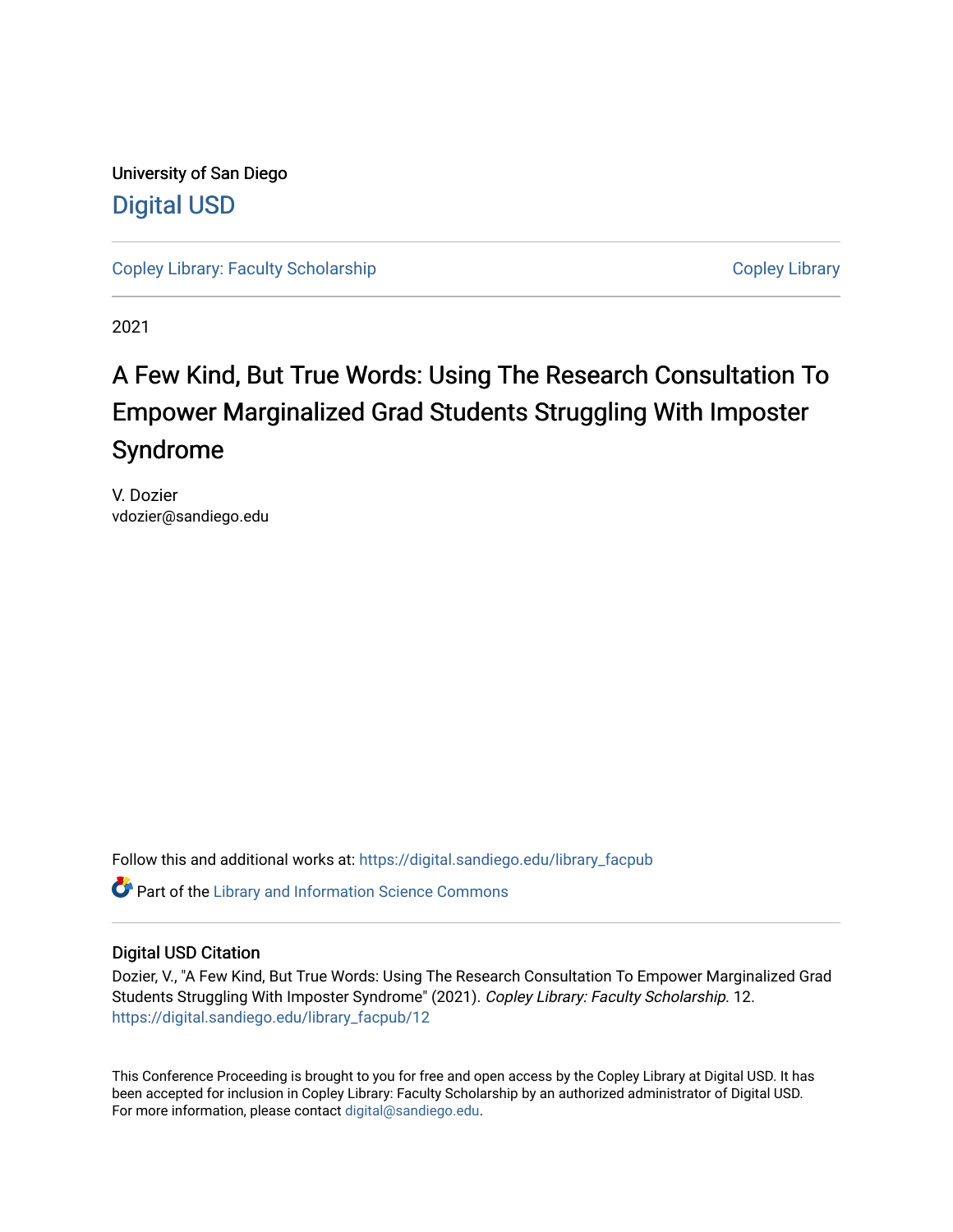## A Few Kind, But True Words: Using The Research Consultation To Empower Marginalized Grad Students Struggling With Imposter Syndrome

### Description, Abstract, or Artist's Statement

Dozier, V. (2021). A few kind, but true words: Using the research consultation to empower marginalized graduate researchers struggling with impostor syndrome [Conference proceedings]. LOEX 2021.

### Keywords

imposter syndrome, graduate students, library anxiety, minority

### **Disciplines**

Library and Information Science

### Creative Commons License



This work is licensed under a [Creative Commons Attribution-Noncommercial-No Derivative Works 4.0](https://creativecommons.org/licenses/by-nc-nd/4.0/) [License](https://creativecommons.org/licenses/by-nc-nd/4.0/).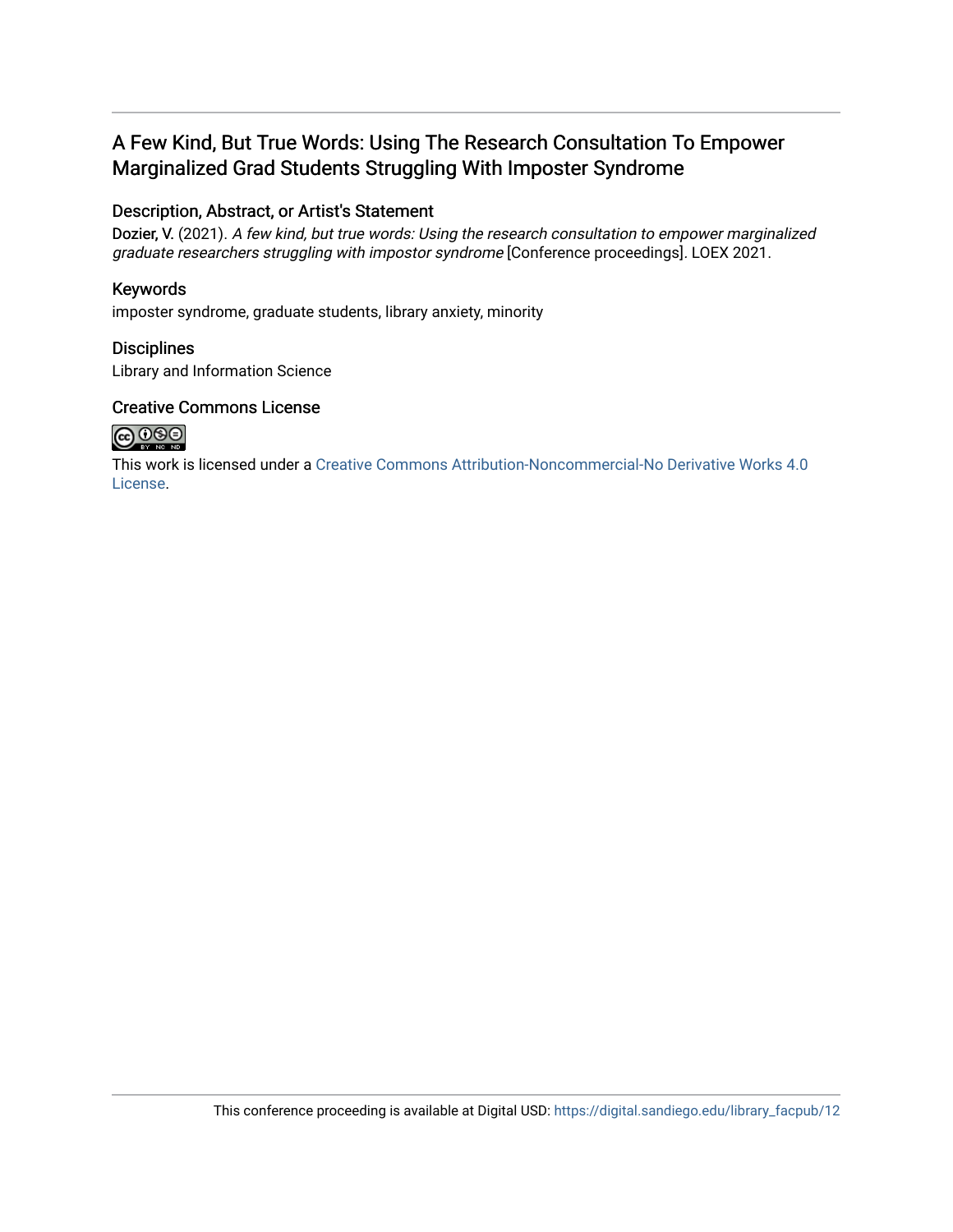# **A FEW KIND, BUT TRUE WORDS: USING THE RESEARCH CONSULTATION TO EMPOWER MARGINALIZED GRAD STUDENTS STRUGGLING WITH IMPOSTER SYNDROME**

### **V. DOZIER**

The University of San Diego (USD) is a private, contemporary Catholic, predominantly White institution (PWI) in San Diego, California, with approximately 9,000 undergraduate, graduate, and professional students. USD's estimated master's and doctoral student tuition is about \$51,000 annually. The School of Leadership and Educational Sciences (SOLES) services approximately 1,000 graduate students. SOLES' demographics and diversity statistics largely reflects USD's racial, ethnic, and other demographics, except for its Education for Social Justice (SJEd) education specialist and doctoral program, the most racially and ethnically diverse program at SOLES. This description provides context for both the assumed and real privilege at USD, in which graduate students are assumed to be White, Catholic, heteronormative, with upper middle class or higher socioeconomic status. However, in programs like SJEd, those assumed privileges are more likely to be false. The SJEd students frequently interact with the education librarian in research consultations, courses, and assistantship assignments and regularly displayed impostor syndrome behavior. The education librarian's observations of the SJEd students and their vocalized experiences of otherness and imposter feelings formed the foundation of this research project.

It is within this context one can begin to think about the privileged image of USD and other academic institutions. This paper also asks one to consider diversity beyond race, ethnicity, gender identity, or sexual orientation: also consider graduate students that may identify as a religious minority, insecurely housed, formerly incarcerated, etc. If we as librarians and library workers claim to support student success and want to empower students to be their full, authentic selves, then we should be intentional about developing and using strategies to support them. For librarians, the research

consultation can provide one space in which to empower marginalized graduate students with some kind, but true words.

#### **IMPOSTER SYNDROME BACKGROUND**

In 1978, psychologists Pauline Pose Clance and Suzanne Imes coined the term "impostor phenomenon" to describe the observed impostor feelings experienced by highly achieving academic and professional women in their practice. Clance and Imes (1978) state:

> However, despite their earned degrees, scholastic honors, high achievement on standardized tests, praise and professional recognition from colleagues and respected authorities, these women do not experience an internal sense of success. They consider themselves to be "impostors." Women who experience the impostor phenomenon maintain a strong belief that they are not intelligent; in fact they are convinced that they have fooled anyone who thinks otherwise. (p. 1)

Clance and Imes observed women experienced imposter feelings more than men, acknowledging that social structures and gender norms may contribute to why women are more prone to imposter feelings despite all indicators of success otherwise (1978, p. 2). They also cited scholarship on the topic of success attribution, which found that women tend to attribute success the temporary luck, effort, or someone else's effort, whereas men tend to cite ability as the foundation of their success (1978, pp. 2–3). Nearly ten years later, Clance and O'Toole (1987) cited structured interview and questionnaire studies published from 1979 to 1985 finding that men experience imposter feelings as much or more so than women, though women were more like to verbalize the feelings openly (p. 2). Men, in contrast, were more likely to express imposter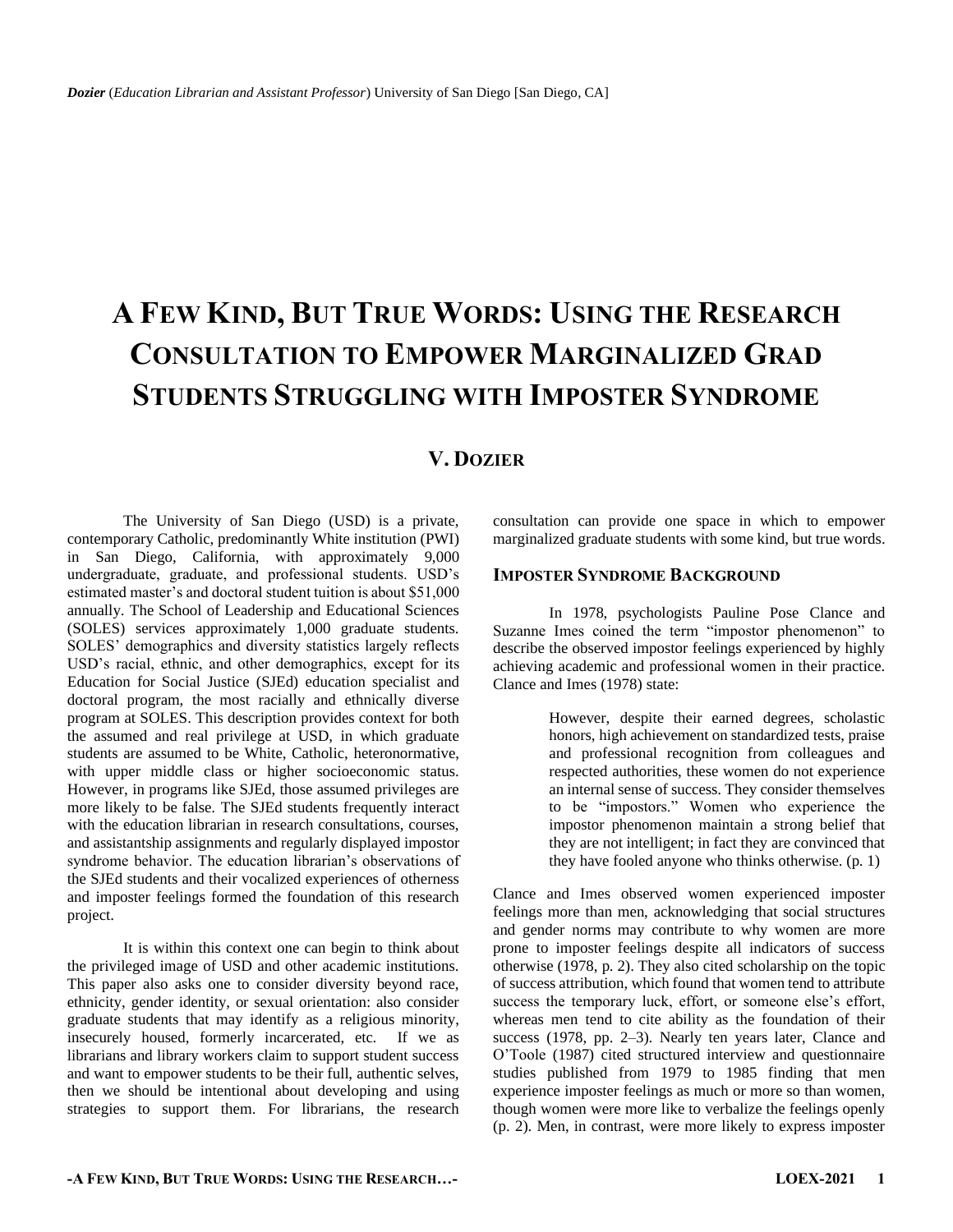feelings in "an anonymous and confidential setting" (Clance & O'Toole, 1987, p. 2).

In 1993, Langford and Clance published a literature review in *Psychotherapy* of imposter phenomenon research, theories, therapeutic strategies, instruments, and implications published since Clance and Imes' 1978 seminal publication in *Psychotherapy Theory, Research and Practice*. The literature review establishes a clear psychological interest in exploring gender dichotomies, attribution theories, and achievement measures amongst populations like college students, educators, and professionals (Langford & Clance, 1993). While the review covers a number of studies exploring the impact of individual behavior, family impact, and gender on imposter phenomenon, the review fails to mention any studies that discuss the implications of historically marginalized identities on imposter syndrome experiences.

There is a long history of scholars considering the impact of imposter syndrome on those with marginalized identities. Harvey (1981) contradicts early research finding noticeable impact of race and sex on imposter experiences with their findings that the differences are indicators of selfperceived atypicality. Harvey's work is itself atypical of numerous studies finding people with marginalized identities are more likely to experience imposter feelings related to their sense of "otherness" (Cokley et al., 2013; Gardner & Holley, 2011; Peteet et al., 2015; Pulliam & Gonzalez, 2018; Simon, 2020; Trotman, 2009). Frances Trotman, a scholar of African American women's counseling and therapeutic practices, states, "Black women in the United States have experienced the imposter phenomenon by virtue of being both black people in white America and women in a male-dominated culture" (2009, p. 78). Mullangi and Jagsi (2019) discuss the pervasiveness of imposter syndrome amongst medical professionals and graduate students, including "how the syndrome disproportionately affects women and minority groups—who often lack sufficient role models of success" (p. 403).

Research on the imposter behaviors and challenges of graduate students with marginalized identities seems most plentiful post-2000, in which the percentages of minorities pursuing and conferred graduate degrees shows significant growth (Cokley et al., 2013; Gardner & Holley, 2011; Parkman, 2016; Simon, 2020). Recent National Center for Education Statistics (NCES) data indicates degrees conferred by race and ethnicity between academic years 2000 and 2016:

- Hispanic students master's degree increased 191% ; doctoral degree – increased 126%
- Black students master's degree increased 129% ; doctoral degree – increased 90%
- Asian & Pacific Islander students master's degree 87% ; doctoral degree – increased 69%
- American Indian & Alaska Native students master's degree – increased 42% ; doctoral degree – increased 15% (National Center for Education Statistics, 2019).

The increased enrollment of racial and ethnic minorities in graduate and professional programs may provide a sense of improvement. In reality, racial, ethnic, sexual or other minorities are still greatly outnumbered by those identifying as White male or female, heterosexual, or Judeo-Christian at a PWI. This can increase the chances graduate students with marginalized identities may experience imposter feelings. Parkman (2016) discusses imposter phenomenon's ability to "negatively impact an organization's ability to retain students, faculty, and staff alike" and "understanding imposter phenomenon can be very helpful in identifying those at risk for leaving" (p. 51). The work of Cokley et al., (2013) found imposter feelings was the strongest indicator for Minority Student Status Stress, psychological stress and psychological well-being for African American, Asian, and Latino students at PWIs (p.89).

### **IMPOSTER SYNDROME BEHAVIORS & COMPETENCE TYPES**

Those struggling with imposter syndrome exhibit one or more of a pattern of behaviors. One of the key findings of the Clance and O'Toole study states, "IP sufferers do not have a realistic sense of their own competence and are *not* fully empowered to internalize their strengths, accept their deficits, and function with joy. If impostor feelings are intense, IP sufferers may turn down opportunities to advance" (1987, p. 3). Other scholars observed similar behaviors with participants describing career setbacks, failure to advocate or accept opportunities or promotions, and downplaying or guilt about success (Clance & Imes, 1978; Langford & Clance, 1993; Mullangi & Jagsi, 2019).

In *The Secrets Thoughts of Successful Women: Why Capable People Suffer from Impostor Syndrome and How to Thrive in Spite of It*, Valerie Young organizes imposter behaviors into five competency types: the perfectionist, expert, soloist, natural genius, and superwoman/superman/super student. The competency types can help librarians quickly identify if their graduate student is exhibiting imposter behaviors and help discern strategies to empower the student. They describe the types as:

- The **Perfectionist**'s primary focus is on "how" something is done. This includes how the work is conducted and how it turns out. One minor flaw in an otherwise stellar performance or 99 out of 100 equals failure and thus shame.
- The **Expert** is the knowledge version of the Perfectionist. Here, the primary concern is on "what" and "how much" you know or can do. Because you expect to know everything, even a minor lack of knowledge denotes failure and shame.
- The **Soloist** cares mostly about "who" completes the task. To make it on the achievement list, it has to be you and you alone. Because you think you need to do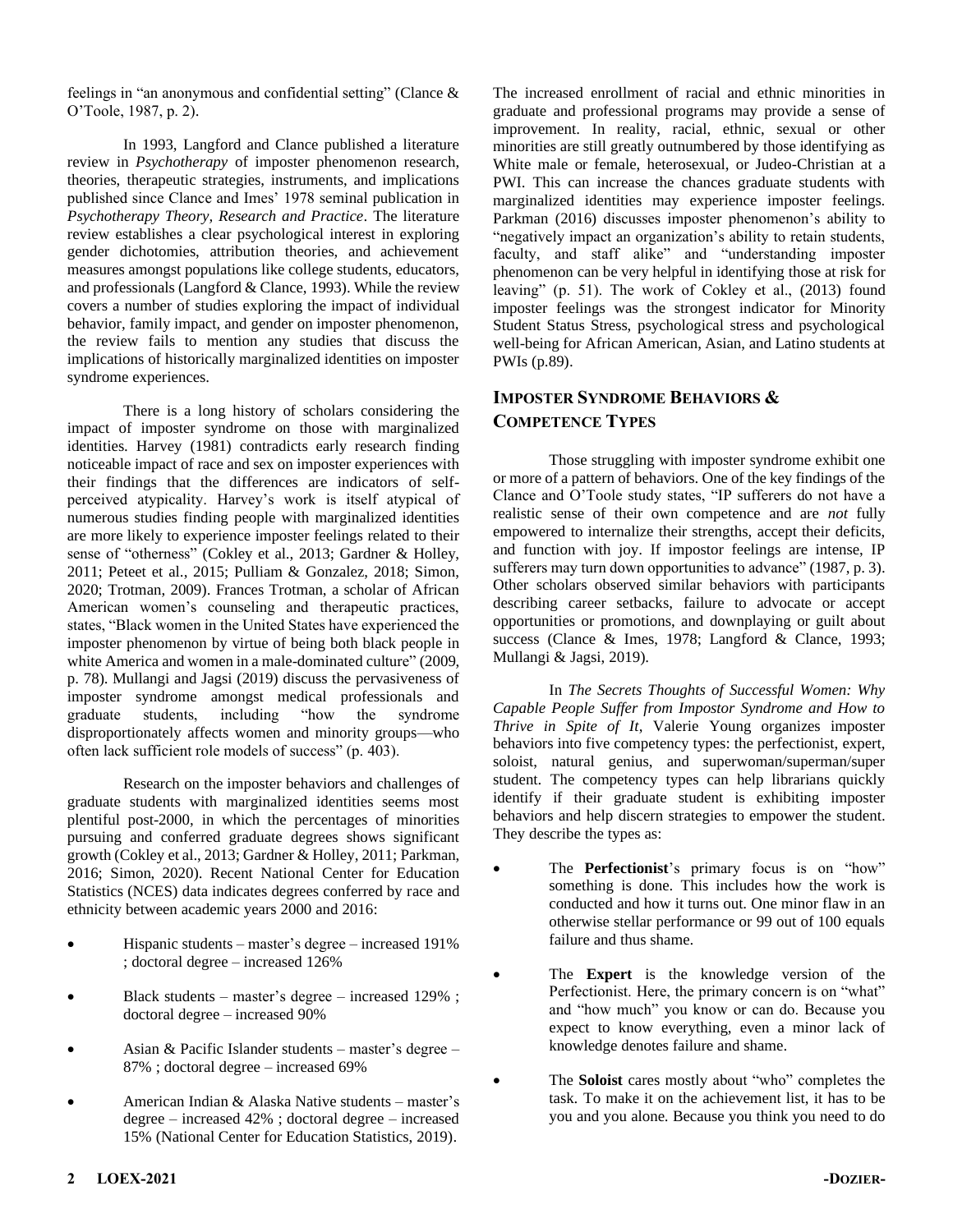and figure out everything on your own, needing help is a sign of failure that evokes shame.

- The **Natural Genius** also cares about "how" and "when" accomplishments happen. But for you, competence is measured in terms of ease and speed. The fact that you have to struggle to master a subject or skill or that you're not able to bang out your masterpiece on the first try equals failure which evokes shame.
- The **Superwoman/Superman/Super Student** measures competence based on "how many" roles they can both juggle and excel in. Falling short in any role—as a parent, partner, on the home-front, host/hostess, friend, volunteer—all evoke shame because they feel they should be able to handle it all perfectly and easily. (Young, n.d.)

Gardner and Holly (2011) observed significant imposter syndrome behaviors exhibited by racial and ethnic minorities in the first-generation doctoral student population. They quote a Black doctoral student named Brandy discussing the lack of belongingness, "I'm here but I really don't belong in terms of class, in terms of gender, in terms of race, I don't belong" (p. 85). Ryan, a Black doctoral student, expressed the challenges as, "Those invisible barriers are real. People can't see them, but they're real" (p.77). Similarly Cokely et al. (2013) imply how otherness and pervasive negative stereotypes adversely impact Black students' ability to adjust to PWIs more in comparison to other ethnic minorities (p. 90). They also found Asian American experience impostor syndrome at higher rates than Black or Latino(a) American students due to "the cultural pressures of high parental expectations and the unique stressor of being the model minority" and are more likely to exhibit perfectionist tendencies despite overall positive academic stereotypes (Cokley et al., 2013, p. 91).

### **THE EMPOWERING RESEARCH CONSULTATION**

Over the years, I adapted recommendations and strategies from imposter phenomenon research, marginalized populations research, higher education and academic library research, and my own observations to incorporate intentional checkpoints to empower marginalized graduate students as they struggle through impostor syndrome, minority stress, library anxiety, and a host of other challenges. Gregory and Higgins argue that librarians, when applying a critical perspective in their work, consider the historical, cultural, social, economic, and political forces that interact with information in order to critique, disrupt, and interrogate these forces (Gregory & Higgins, 2013, as cited in Garcia, 2015). As a Black female academic librarian in a predominately White field working at a PWI, my critical librarianship efforts are intentional acts to help shape a genuinely inclusive and supportive higher education environment, particularly for marginalized students, faculty, and staff.

Garcia states, "Information is not neutral, thus the way that information is presented by librarians adds meaning and context for students. There is a power and privilege in the ways in which information is presented and processed by instructors and students" (2015, para. 3). Research consultations present academic librarians with the opportunity to engage graduate students in one-on-one or small group learning. Lee (2004) states, "The goal of the research consultation service is to empower the client with both the skills necessary to accomplish his or her research objective and to educate the client on information resources available in both print and electronic formats" (p. 170). My research consultations range from thirty minutes to an hour, with the first five to ten minutes dedicated to check-ins in which we chat about recent events, challenges, and presents the first opportunity to empower the student with my genuine interest in their well-being and interests. Throughout the consultation, I pause to check for understanding and empower my students to critically think about their project and the support or challenges they face. My graduate students often engaged in personal, self- or community-reflective research, and those with marginalized identities express more concern about the potential impact of their work on the communities. With marginalized graduate students, I have observed it is even more important to affirm their interests and build rapport and trust before providing constructive feedback because their interests are more likely to be personally important to them. Imposter syndrome can add an extra barrier to the students feeling empowered to pursue or stick with their topics or populations of interest, especially if the topics are not considered research-worthy or interesting to the White faculty or their White graduate peers.

Sample strategies for observed impostor syndrome intervention points and kind words to use:

- **Perfectionist** fretting about APA formatting mistakes—Remind them *everyone* makes formatting errors and citation styles are constantly evolving to acknowledge new or different resources. Affirm correct examples to demonstrate success.
- **Expert** apologizing for lack of knowledge about a minority-focused research theory, framework, or methodology (e.g., intersectionality, critical Latinx/o/a theory, or critical Indigenous methodologies)—Discuss the prioritization of Western, White, English-language, and often maledominated resources and the underrepresentation of non-Western, White, English-language, or male resources. Become more familiar with minoritycentering resources so that one is ready to support student information needs.
- Soloist hesitant to collaborate with group project for fear of being labeled intellectually inferior to their peers—Remind them they are all graduate students in positions of learning and growing. Ask the student to consider what strengths they bring to the group dynamic.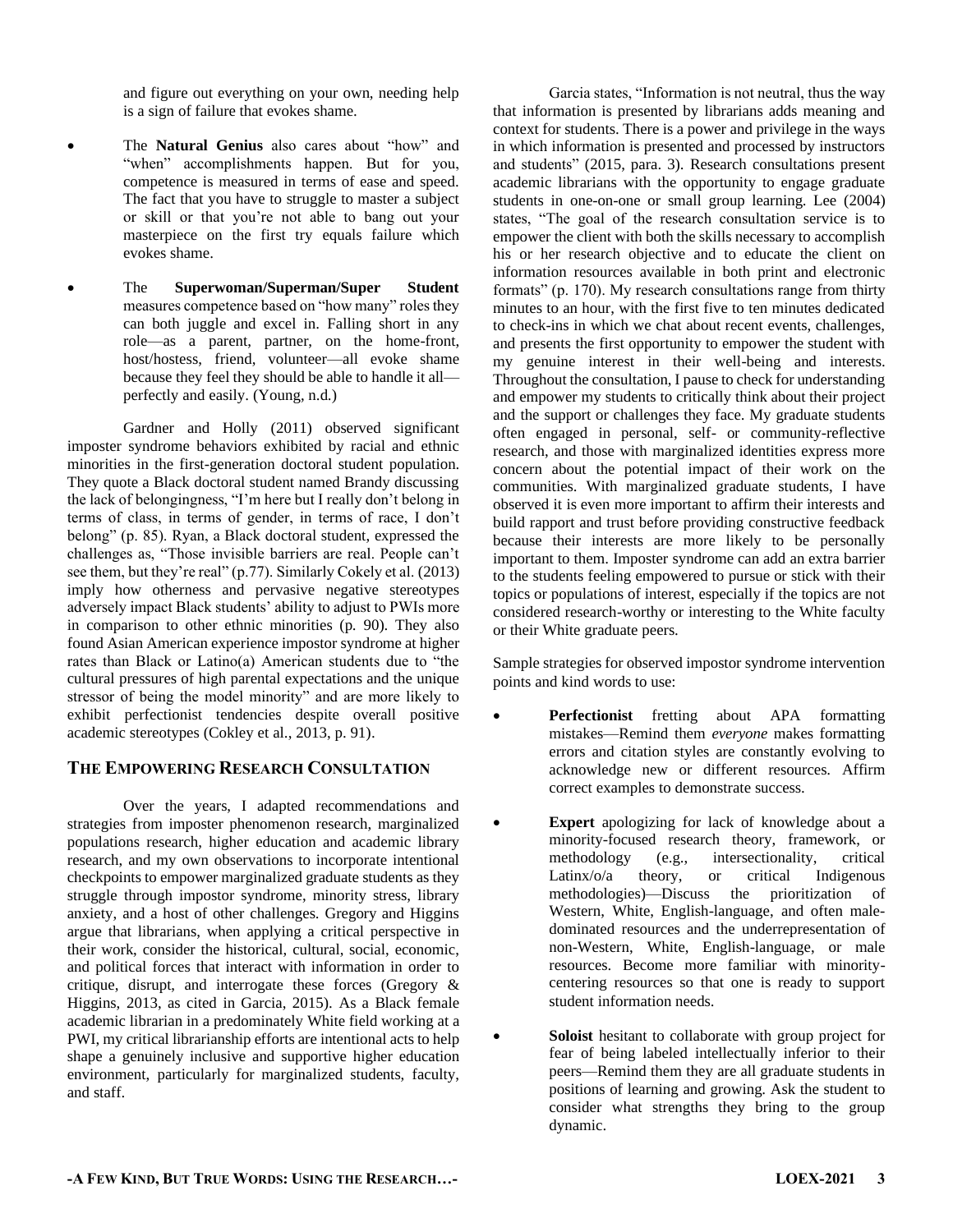- **Natural Genius** refusing to accept a research opportunity for fear of failure—Offer to provide research support and sessions to discuss research concerns that the student may feel uncomfortable revealing to supervising faculty. As confidence builds, point out success and growth points.
- **Superwoman/Superman/Super Student** overwhelmed with academic and research projects for fear of being stereotyped lazy or unworthy—Acknowledge their struggle and offer strategies to prioritize project on a research agenda. Remind them that everything does not have to happen simultaneously to prove worthiness.

#### **CONCLUSION**

Studies have shown that imposter syndrome impacts people across ages, races, ethnicities, socioeconomic status, and other identities, and those with traditionally marginalized identities are more prone to experience negative effects in White or male-dominated environments. Some higher education institutions have implemented or are developing programs to address campus climate, belongingness, imposter feelings, and other issues for students, faculty, and staff. Academic librarians are in a unique position to address graduate student's imposter feelings in the research consultation, by adding empowering invention points when impostor behaviors are observed. Infusing critical librarianship with cultural competency, anti-bias, and anti-racism strategies can help academic librarians be better prepared to recognize and address the nuances of how and why graduate students with marginalized identities experience imposter syndrome. Thus, we can provide better academic and research support to these students.

### **REFERENCES**

- Clance, P. R., & Imes, S. A. (1978). The imposter phenomenon in high achieving women: Dynamics and therapeutic intervention. *Psychotherapy: Theory, Research & Practice*, *15*(3), 241–247. https://doi.org/10.1037 /h0086006
- Clance, P. R., & O'Toole, M. A. (1987). The imposter phenomenon: An internal barrier to empowerment and achievement. *Women & Therapy*, *6*(3), 51–64. https://doi.org/10.1300/J015V06N03\_05
- Cokley, K., McClain, S., Enciso, A., & Martinez, M. (2013). An examination of the impact of minority status stress and impostor feelings on the mental health of diverse ethnic minority college students. *Journal of Multicultural Counseling and Development*, *41*(2), 82–95. https://doi.org/10.1002/j.2161-1912.2013. 00029.x
- Garcia, K. (2015, June 19). *Keeping Up With... Critical Librarianship* [Text]. Association of College &

Research Libraries (ACRL). http://www.ala. org/acrl/publications/keeping\_up\_with/critlib

- Gardner, S. K., & Holley, K. A. (2011). "Those invisible barriers are real": The progression of first-generation students through doctoral education. *Equity & Excellence in Education*, *44*(1), 77–92. https://doi.org/10.1080/10665684.2011.529791
- Harvey, J. C. (1981). *The Impostor Phenomenon and Achievement: Issues of Sex, Race, and Self-Perceived Atypicality*.
- Langford, J., & Clance, P. R. (1993). The impostor phenomenon: Recent research findings regarding dynamics, personality and family patterns and their implications for treatment. *Psychotherapy: Theory, Research & Practice*, *30*(3), 495–501.
- Lee, D. (2004). Research consultations: Enhancing library research skills. *The Reference Librarian*, *41*(85), 169– 180. https://doi.org/10.1300/J120v41n85\_13
- Mullangi, S., & Jagsi, R. (2019). Imposter syndrome: Treat the cause, not the symptom. *JAMA*, *322*(5), 403. https://doi.org/10.1001/jama.2019.9788
- National Center for Education Statistics. (2019, February). *Indicator 24: Degrees Awarded*. Status and Trends in the Education of Racial and Ethnic Groups. https://nces.ed.gov/programs/raceindicators/indicator \_ree.asp
- Parkman, A. (2016). The imposter phenomenon in higher education: Incidence and impact. *Journal of Higher Education Theory and Practice*, *16*(1), 51–60. https://articlegateway.com/index.php/JHETP/article/v iew/1936
- Peteet, B. J., Brown, C. M., Lige, Q. M., & Lanaway, D. A. (2015). Impostorism is associated with greater psychological distress and lower self-esteem for african american students. *Current Psychology*, *34*(1), 154–163. https://doi.org/10.1007/s12144-014-9248-z
- Pulliam, N., & Gonzalez, C. E. (2018). Success or fraud? Exploring the impacts of the impostor phenomenon among high achieving racial/ethnic minority and firstgeneration college students. *Journal of Access, Retention & Inclusion in Higher Education*, *1*, 33–51.
- Simon, M. (2020). STEMming within a double minority: How the impostor syndrome affects Black women Ph.D. students. *International Journal of Multiple Research Approaches*, *12*(2), 185–201. https://doi.org/ 10.29034/ijmra.v12n2a2
- Trotman, F. K. (2009). The imposter phenomenon among African American women in U.S. institutions of